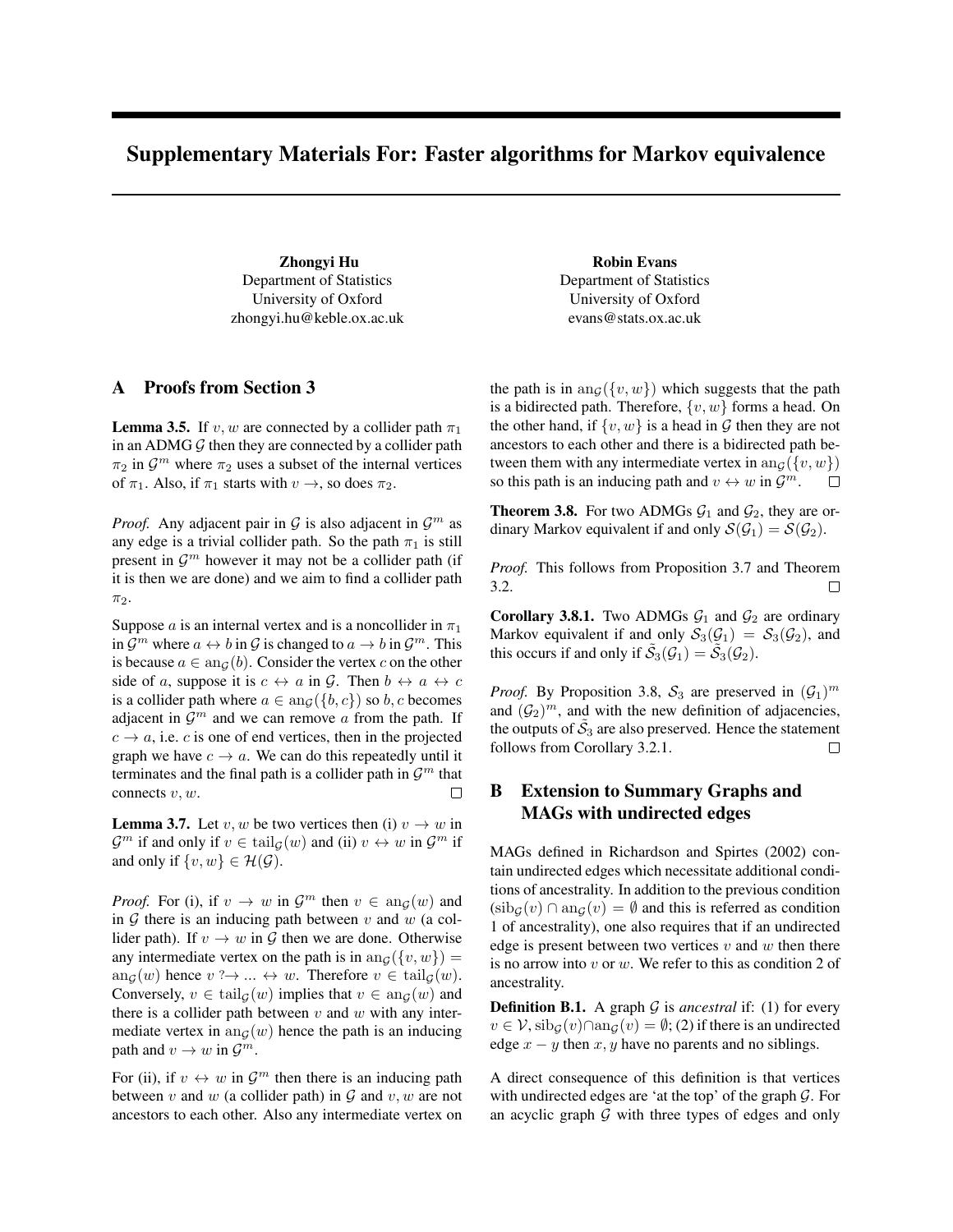

Figure 1: (i) A graph that satisfies only condition 1 of ancestrality. (ii) A graph that satisfies only condition 2 of ancestrality. (iii) A graph that does not satisfy either condition 1 or 2 of ancestrality.

satisfying condition 2 of ancestrality, it can be seen as an ADMG with an undirected component among vertices without parents or siblings and therefore the component is "at the top" of the graph.

*Summary graphs* defined in Wermuth (2011) are actually the same as ADMGs with undirected components at the top. Graphically, one just needs to change the dashed lines to bidirected edges and they encode the same conditional independence. For simplicity, we will refer to this type of graphs as summary graphs. Among the three graphs in Figure 1, (ii) is the only summary graph.

**Definition B.2.** For a summary graph G, let  $U = \{v \in$  $V: v - w$  for some  $w \in V$  and  $D = V \setminus U$ . Define  $\mathcal{G}^u = \mathcal{G}_U$  and  $\mathcal{G}^d = \mathcal{G}_D$ .

It is showed by Richardson and Spirtes (2002) that we can always split a summary graph into two disjoint subgraphs. One is an undirected subgraph  $\mathcal{G}^u$  and another one is a subgraph with only directed and bidirected edges  $\mathcal{G}^d$ . Note that heads and barren sets are only defined in  $\mathcal{G}^d$ , and tails may include vertices in both  $\mathcal{G}^u$  and  $\mathcal{G}^d$ .

For example, Figure 1(ii) can be split as  $\mathcal{G}^u = 1 - 2$  and  $\mathcal{G}^d = 3 \leftarrow 4, 3 \leftrightarrow 4$ . Its heads are  $\{3\}$  and  $\{4\}$  and the corresponding tails are  $\{2, 4\}$  and  $\{2\}$ .

A vertex a is said to be *anterior* to b if there is a path  $\pi$  on which every edge is either undirected or directed towards b, or if  $a = b$ . We denote the collection of all vertices anterior to b by  $\text{ant}_G(b)$ .

An *undirected graph* (UG) is a graph with only undirected edges. A *clique* in an UG is defined as a complete subset of vertices, that is: every pair of vertices is connected by an undirected edge.

For summary graphs, including MAGs, a *clique* is defined in the same manner for vertices in  $\mathcal{G}^u$ , with completeness referring only to adjacencies by undirected edges.

Remark. We extend the definition of parametrizing set by adding all the cliques to the set.

#### B.1 Extension to MAGs With Undirected Edges

We only need to add a few line of argument to extend previous propositions and theorems.

For  $\Rightarrow$  of Proposition 3.3: if  $W \in S(G)$ , then either W is a clique or there is a nonempty subset  $W' \subseteq W$  such that W' is a head and  $W \subseteq W' \cup \text{tail}(W')$ . The latter case is proved in the main paper. For the former case, it clearly implies that we can not m-separate any two vertices in  $W$ , given the remaining vertices in  $W$ .

For  $\Leftarrow$  of Proposition 3.3: For W that does not lie entirely in  $\mathcal{G}^u$  we can define  $W' = \text{barren}(W)$ . For W lying in  $\mathcal{G}^u$ , if we cannot m-separate any two vertices in W then clearly W is a clique and  $W \in \mathcal{S}(\mathcal{G})$ .

Proposition 3.4 does not change if we add undirected edges in MAGs, thus Theorem 3.2 and Corollary 3.2.1 hold for MAGs with undirected edges.

#### B.2 Extension to Summary Graphs

The projection described in Section 3.3 can be extend to summary graphs with latent variables L as stated in Richardson and Spirtes (2002). The modified projection is: (i) every pair of vertices  $a, b \in V$  in G that are connected by an *inducing path* becomes adjacent in  $\mathcal{G}^m$ ; (ii) an edge connecting  $a, b$  in  $\mathcal{G}^m$  is oriented as follows: if  $a \in \text{ant}_G(b)$  then  $a \to b$ ; if  $b \in \text{ant}_G(a)$  then  $b \to a$ ; if neither is the case, then  $a \leftrightarrow b$ ; if they are both anterior to one another then the edge is undirected. An *inducing path* between a, b is a path such that every collider in the path is in an( $\{a, b\}$ ), and every noncollider is in L. Again, we only consider projections with no latent variable, so an inducing path is just a collider path with every collider in an $({a, b})$ . And the projection still preserves ancestral relations from the original graph. We first show that undirected edges are preserved through projections.

**Lemma B.1.** If  $G$  is a summary graph and  $G^m$  is its *corresponding projected MAG, then*  $G^u = (G^m)^u$  *and*  $(\mathcal{G}^d)^m = (\mathcal{G}^m)^d$ .

*Proof.* For the first statement, we can prove it by showing that undirected edges are the same. First of all, notice that all undirected edges in  $G$  is preserved in  $G<sup>m</sup>$ . Secondly, no additional undirected edges can be added. If a and b are both in  $\mathcal{G}^u$  then if they are not adjacent before, they are still nonadjacent since there is no inducing path between them (they are already at the top of the graph). If a and b are both in  $\mathcal{G}^d$  then they cannot be anterior to each other, this would violate condition (ii) of ancestrality or the fact that G is acyclic. If  $a \in \mathcal{G}^u$  and  $b \in \mathcal{G}^d$ then obviously  $b$  cannot be anterior to  $a$ .

For the second statement, note the two subgraphs have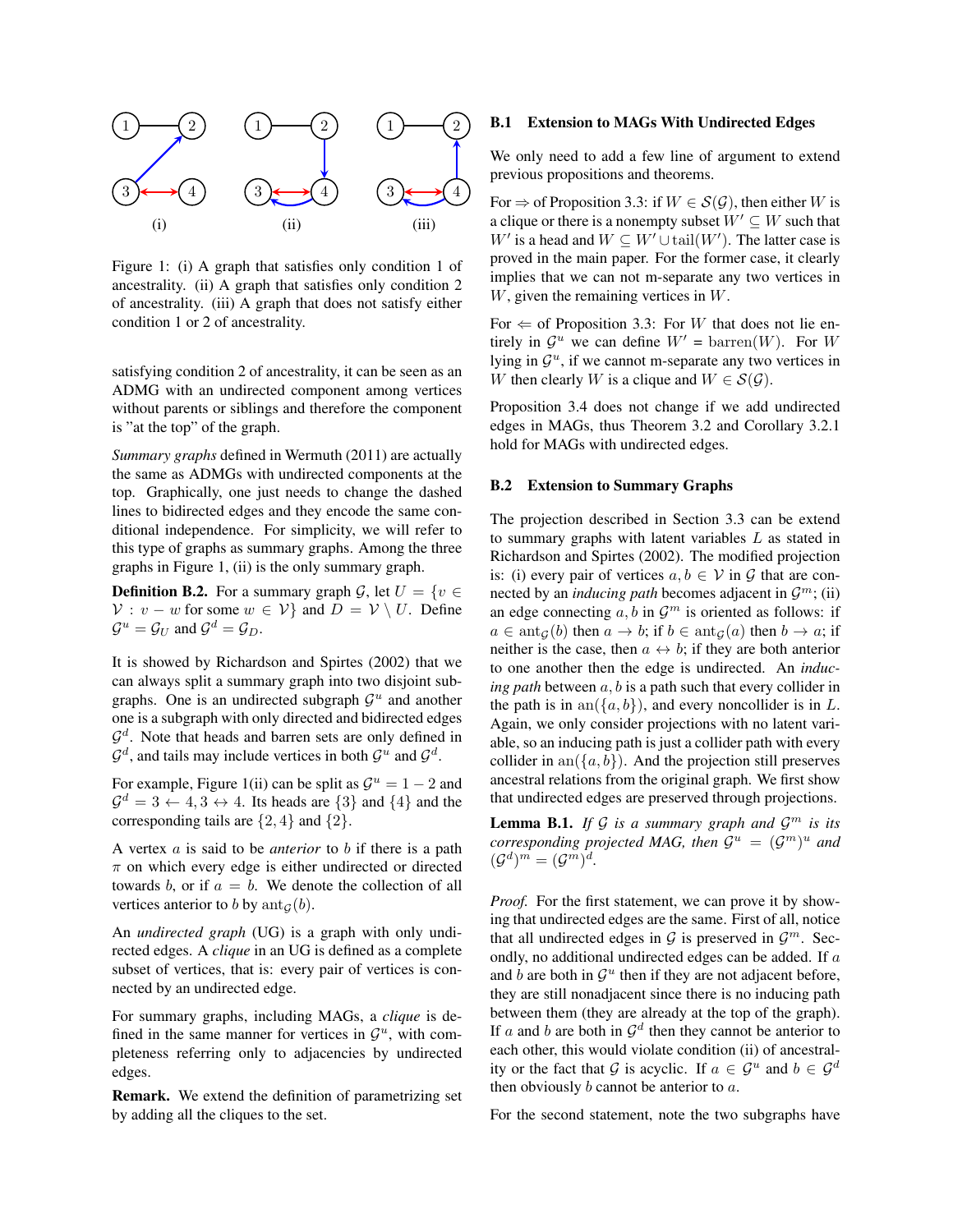the same vertices due to the first statement. For vertices in  $\mathcal{G}^d$ , ancestral relations are the same in  $\mathcal G$  as there is no directed path passing  $\mathcal{G}^u$ . Also when we consider inducing paths, any such path would not contain any vertex in  $\mathcal{G}^u$ .  $\Box$ 

We now show that Proposition 3.6 also holds for summary graphs, i.e. heads and tails are preserved through projection.

*Proof.* So we have proved that for ADMGs, heads and tails are preserved through the projection. Now heads are only defined in  $\mathcal{G}^d$  and  $(\mathcal{G}^m)^d$ , thus by Lemma  $B.1$ , for a summary graph, heads are preserved in  $\mathcal{G}^m$ . Also for tails that are in  $\mathcal{G}^d$ , they are preserved. It remains to show that the result holds when tails are in  $\mathcal{G}^u$ . For a head H, let  $w \in \mathcal{G}^u$ . If  $w \in \text{tail}_{\mathcal{G}}(H)$  then we know there is a path  $\pi : w \to w_1 \leftrightarrow \cdots \leftrightarrow h$ , for  $h \in H$  with intermediate vertices in an(H). Although  $w \notin \mathcal{G}^d$ , with the same argument in Lemma 3.5, this path is preserved as a collider path in an(H) in  $\mathcal{G}^m$  with  $\leftrightarrow h$  (h is in a head) hence  $w \in \text{tail}_{\mathcal{G}^m}(H)$ . Suppose now  $w \in \text{tail}_{\mathcal{G}^m}(H)$ , so there is a path  $\pi : w \to w_1 \leftrightarrow \cdots \leftrightarrow h$  with intermediate vertices in  $an(H)$ , we know every bidirected edge corresponds to a bidirected path in  $an(H)$ in  $G$ , and the first directed edge correspond to a path  $\pi' : w \to w_1 \leftrightarrow \cdots \leftrightarrow w_2$  in G with intermediate vertices in an $(w_2) \subseteq$  an $(H)$ , thus  $w \in \text{tail}_{\mathcal{G}}(H)$ .  $\Box$ 

Since Proposition 3.6 holds for summary graphs, if we change the definition of *adjacencies* in summary graphs in the same manner as ADMGs by referring to mseparations, Theorem 3.8 and Corollary 3.8.1 also hold for summary graphs.

#### B.3 Extension for Algorithms

For Algorithm 1, we only add a line at the end of the algorithm (after line 17) to obtain the connected pairs in  $\mathcal{G}^u$ (referred as line 18 in the next section). This costs  $O(e)$ and hence does not contribute to the overall complexity.

For Algorithm 2, as showed by Lemma B.1, undirected edges are preserved, it is sufficient to add a line at the end of the algorithm (after line 9) to keep all the undirected edges. This costs  $O(e)$  and hence does not contribute to the overall complexity.

# C Proof that Algorithm 1 outputs  $\tilde{\mathcal{S}}_3$

Let  $A_1(\mathcal{G})$  be the output of Algorithm 1 and  $A'_1(\mathcal{G})$  be the output of Algorithm 1 without checking adjacencies in lines 6, 11 and 14. We also define the following sets for a MAG  $G$ :

 $H_1(\mathcal{G}) = \{ \{v, w, z\} : v \in \mathcal{V} \text{ and } w, z \in \text{pa}_{\mathcal{G}}(v) \}$  $H_2(\mathcal{G}) = \{ \{v, w, z\} : v \leftrightarrow w, z \in \text{tail}(\{v, w\}) \}$  $H_3^a(\mathcal{G}) =$  all heads of size 3 with some adjacencies  $H_3^n(\mathcal{G}) =$  all heads of size 3 with no adjacencies  $H_3(\mathcal{G}) =$  all heads of size  $3 = H_3^a(\mathcal{G}) \cup H_3^n(\mathcal{G})$  $\hat{\mathcal{S}}_3(\mathcal{G}) = \{ S \in \mathcal{S}_3(\mathcal{G}) : \text{there are some adjacencies in } S \}$  $U_3(\mathcal{G}) = \{ S \subseteq \mathcal{V}(\mathcal{G}^u) : |S| = 3 \text{ and } S \text{ is complete} \}.$ 

Thus by definition  $\tilde{\mathcal{S}}_3(\mathcal{G}) \subseteq \hat{\mathcal{S}}_3(\mathcal{G}) \subseteq \mathcal{S}_3(\mathcal{G})$  and  $\mathcal{S}_2(\mathcal{G})$ ,  $H_1(\mathcal{G}), H_2(\mathcal{G}), H_3^n(\mathcal{G}), H_3^n(\mathcal{G}), U_3(\mathcal{G})$  are disjoint.

Lemma C.1. *In a MAG* G*, for any single vertex* a*,*  $\mathrm{tail}(a) = \mathrm{pa}_{\mathcal{G}}(a)$ *, and*  $\{v,w\}$  *is a head if and only if*  $v \leftrightarrow w$ .

*Proof.* If  $a \text{ }\subset \text{ dis}_{\text{an}(a)}(a)$  then there is a vertex b such that  $b \leftrightarrow a$  and  $b \in \text{an}_{\mathcal{G}}(a)$ , which contradicts ancestrality. Hence  $\text{tail}(a) = \text{pa}_{\mathcal{G}}(a)$ .

If  $v \leftrightarrow w$  then  $v, w$  have no ancestral relation so by definition, it is a head. Suppose  $\{v, w\}$  is a head, so  $\{v, w\} \in S(\mathcal{G})$  then they must be adjacent by Proposition 3.4 and the adjacency can not be undirected or directed, thus  $v \leftrightarrow w$ .  $\Box$ 

Thus  $H_1(\mathcal{G})$  and  $H_2(\mathcal{G})$  are precisely the sets in  $\mathcal{S}_3(\mathcal{G})$ that arise from heads of size one and two, respectively.

Lemma C.2. *For a MAG* G*, we have*

$$
S_3(\mathcal{G}) = S_2(\mathcal{G}) \cup H_1(\mathcal{G}) \cup H_2(\mathcal{G}) \cup H_3(\mathcal{G}) \cup U_3(\mathcal{G})
$$
  

$$
\hat{S}_3(\mathcal{G}) = S_2(\mathcal{G}) \cup H_1(\mathcal{G}) \cup H_2(\mathcal{G}) \cup H_3^{\alpha}(\mathcal{G}) \cup U_3(\mathcal{G}).
$$

*Proof.* Consider the first equality, for  $S = \{v, w\} \in$  $S_3(\mathcal{G})$ , by Proposition 3.4, v, w are adjacent in  $\mathcal G$  so  $S \in S_2$ ; For  $S \in S_3(\mathcal{G})$  and  $|S| = 3$ , it is a clique in  $\mathcal{G}^u$  or it origins from heads of size either 1 or 2 or 3. Thus by Lemma 4.1 and Lemma 4.1,  $S \in H_1(\mathcal{G})$  ∪  $H_2(\mathcal{G}) \cup H_3(\mathcal{G}) \cup U_3(\mathcal{G})$ ; For S in the right hand side, it is in  $S_3(\mathcal{G})$  by definition.

For the second equality, by definition  $\hat{\mathcal{S}}_3(\mathcal{G})$  excludes all  $S \in S_3(\mathcal{G})$  that have no adjacencies, but note that all  $S \in$  $S_2(G) \cup H_1(G) \cup H_2(G) \cup U_3(G)$  have some adjacencies. And by definition  $H_3^a(\mathcal{G})$  extract all heads of size 3 with some adjacencies.  $\Box$ 

**Lemma C.3.** For a MAG  $\mathcal{G}$ ,  $A'_1(\mathcal{G}) \cup U_3(\mathcal{G}) = \hat{\mathcal{S}}_3(\mathcal{G})$ .

*Proof.*  $S \in A'_{1}(G)$  obtained at line 5, 7, 9, 12, 17 and 18, correspond to sets in  $\mathcal{S}_2(\mathcal{G})$ ,  $H_1(\mathcal{G})$ ,  $\mathcal{S}_2(\mathcal{G})$ ,  $H_2(\mathcal{G})$ ,  $H_3^a(\mathcal{G})$  and  $\mathcal{S}_2(\mathcal{G})$ , respectively. So by Lemma C.2,  $A'_1(\mathcal{G}) \cup U_3(\mathcal{G}) \subseteq \hat{\mathcal{S}}_3(\mathcal{G})$  Conversely, all sets in  $\hat{\mathcal{S}}_3(\mathcal{G}) \setminus$  $U_3(\mathcal{G})$  can be obtained at corresponding lines.  $\Box$